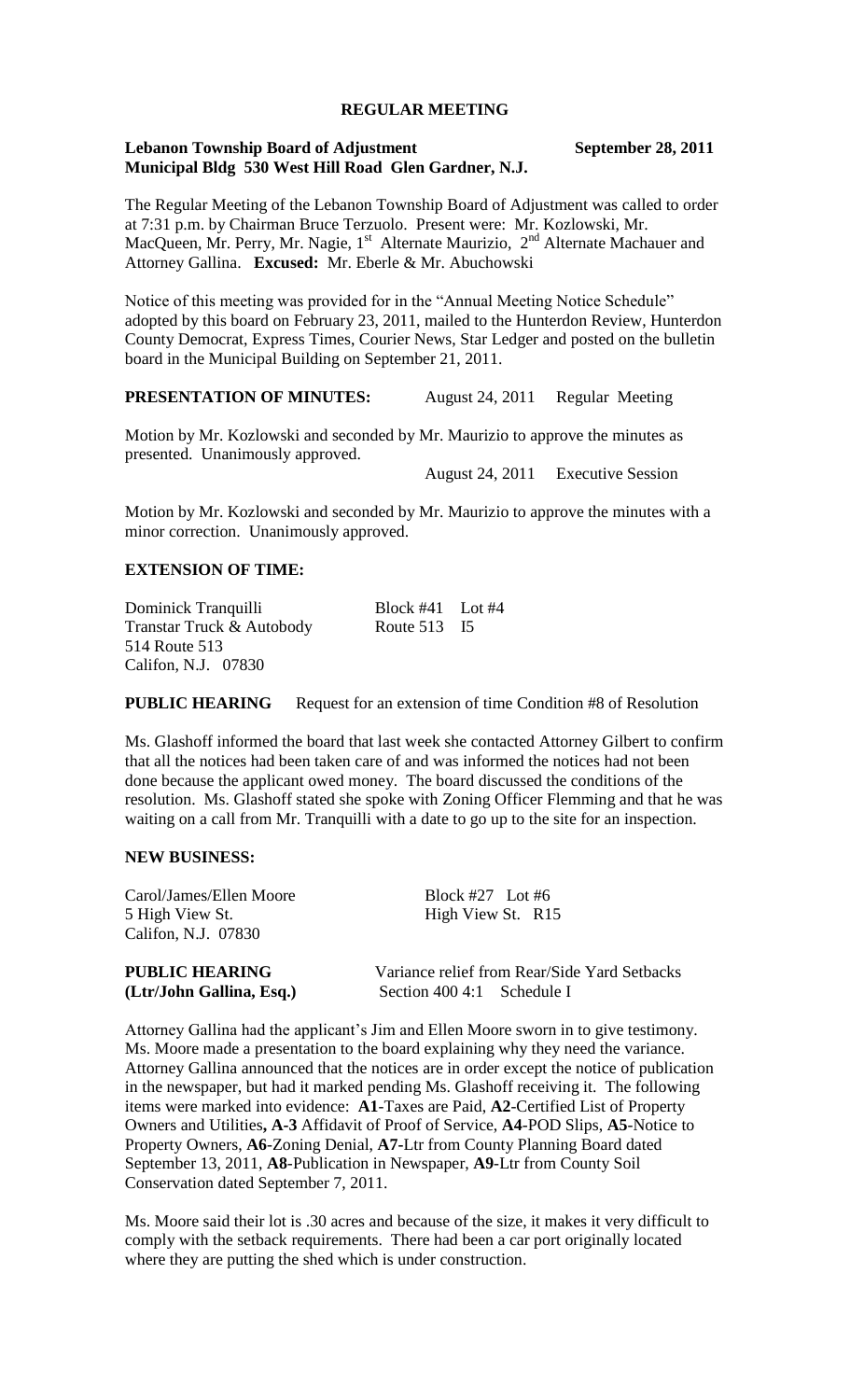#### **Lebanon Township Board of Adjustment September 28, 2011 Page 2**

The following items were marked into evidence: **A10**-Survey prepared by Hatch Mott MacDonald dated August 15, 2011, **A11**-Hand drawn sketch of the 10'x 20'shed. Ms. Moore said they didn't think they were in violation since they were replacing the carport with the shed. The shed is 10' x 20' and is approximately 8' off the side yard and 1.7' off the rear yard. The zoning requirements are 12.5' off side yard and 30' off the rear yard setback. At the conclusion of Ms. Moore's testimony, the board had questions of the applicant.

Ms. Moore had photos of the property showing the location for different angles of the shed. The following item was marked into evidence: **A12**-Photos of property consisting of 3 pages. Mr. MacQueen asked if the fence along the rear property line belonged to the applicant. Ms. Moore said no it is the neighbor's fence. Mr. Kozlowski asked if there had been a house on the property before they built their house. Ms. Moore said the house had been demolished in 2008 and their house was built in the exact same location. Mr. Kozlowski asked about the trailer that is in one of the 3 pictures. Ms. Moore said the travel trailer belongs to the neighbor behind them.

At this time, Chairman Terzuolo opened the hearing to the public. Mr. Anthony Casale of 10 Boulder Field Road and Mr. Doug Diehl of 9 High View St. neighbors of the applicant both stated that they have no problem with the variance request and are in support of the applicants request for the shed. At the conclusion of the public comments, Chairman Terzuolo asked the applicant to give their summation at this time.

Chairman Terzuolo announced that the evidence taking portion of the hearing is now closed. The board deliberated and agreed that granting the variance was not a detriment to the public good. Motion by Mr. Kozlowski and seconded by Mr. Maurizio to grant the variance request for relief from the rear  $\&$  side yard setbacks with the following conditions:

- a. The applicant providing the notice in the newspaper
- b. Approval from any outside agency having jurisdiction
- c. Construction of the shed as shown on the drawing.
- d. All permits to be obtained within 18 months of approval

| <b>ROLL CALL</b> | <b>Yes:</b> Mr. Machauer | Mr. Terzuolo | <b>Absent:</b> Mr. Abuchowski |
|------------------|--------------------------|--------------|-------------------------------|
|                  | Mr. Maurizio             | Mr. Perry    | Mr. Eberle                    |
|                  | Mr. Kozlowski            | Mr. Nagie    |                               |
|                  | Mr. MacQueen             |              |                               |

# **Attorney Gallina will prepare the Resolution to be on the next agenda of October 26, 2011**

# **PRESENTATION OF BILLS:**

| a. John Gallina, Esq. | $$230.00 - Attend$ Board Meeting $8/24/2011$ |  |
|-----------------------|----------------------------------------------|--|
|                       | $$4,601.66$ – Litigation (Edwards)           |  |
|                       | $$143.75 - Escrow$ (Moore)                   |  |
| b. Michael Bolan, PP  | $$42.60 - Escrow$ (Transtar)                 |  |
|                       | $42.60 - Escrow$ (Garden Solar)<br>S.        |  |
|                       | 56.80 – Escrow (Garden Solar)<br>S.          |  |
| c. Court Stenographer | \$ 200.00 - Attend Bd Meeting 9/28/2011      |  |
| Total: \$5,317.41     |                                              |  |

Motion by Mr. Kozlowski and seconded by Mr. Maurizio to approve the bills as presented. Unanimously approved.